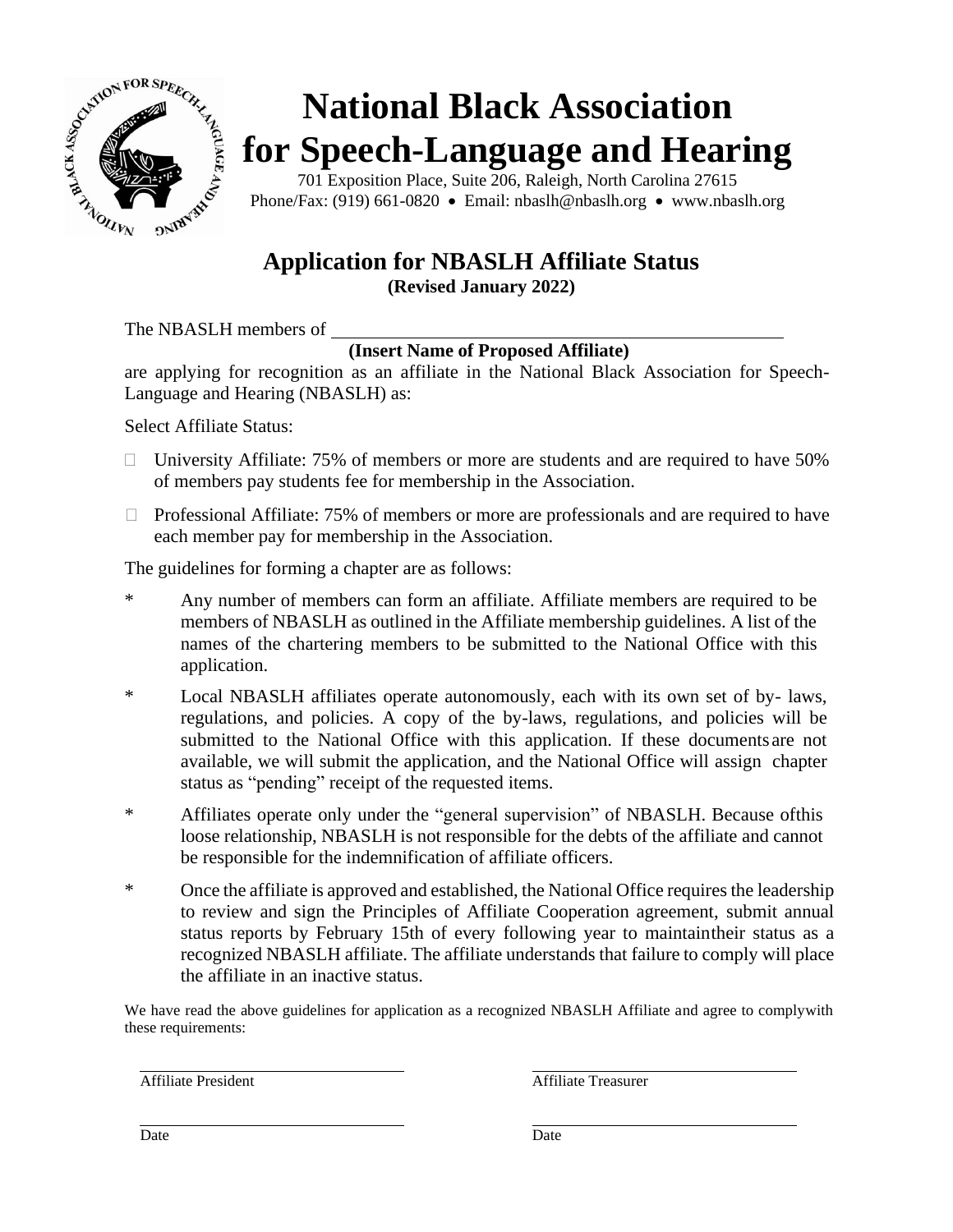Please provide the National Office with the following information:

| Authorized Correspondent:                                                                                                        |                                                                                                                                                                                                                               |
|----------------------------------------------------------------------------------------------------------------------------------|-------------------------------------------------------------------------------------------------------------------------------------------------------------------------------------------------------------------------------|
| Address:                                                                                                                         |                                                                                                                                                                                                                               |
|                                                                                                                                  | Phone # (home): $(work):$                                                                                                                                                                                                     |
|                                                                                                                                  |                                                                                                                                                                                                                               |
|                                                                                                                                  | E-mail address: Website address: Website address:                                                                                                                                                                             |
|                                                                                                                                  |                                                                                                                                                                                                                               |
|                                                                                                                                  |                                                                                                                                                                                                                               |
|                                                                                                                                  |                                                                                                                                                                                                                               |
|                                                                                                                                  | Secretary: Treasurer: Treasurer: Treasurer: 2004                                                                                                                                                                              |
|                                                                                                                                  |                                                                                                                                                                                                                               |
|                                                                                                                                  | Term: Term: Term: Term: Term: Term: Term: Term: Term: Term: Term: Term: Term: Term: Term: Term: Term: Term: Term: Term: Term: Term: Term: Term: Term: Term: Term: Term: Term: Term: Term: Term: Term: Term: Term: Term: Term: |
| By-laws Adopted: No                                                                                                              | Yes (If yes, attach copy. Include date adopted.)                                                                                                                                                                              |
| Total Number of NBASLH Members (attach list) _________                                                                           |                                                                                                                                                                                                                               |
| Professional Associate                                                                                                           | _________Student                                                                                                                                                                                                              |
| Attachments:                                                                                                                     |                                                                                                                                                                                                                               |
| ** List of chartering members<br>** Copy of affiliate by-laws (and regulations or policies)                                      |                                                                                                                                                                                                                               |
| Please return this form to:                                                                                                      |                                                                                                                                                                                                                               |
| <b>National Black Association for Speech-Language and Hearing</b><br><b>701 Exposition Place, Suite 206</b><br>Raleigh, NC 27615 |                                                                                                                                                                                                                               |

**Scan and Email to: [nbaslh@nbaslh.org](mailto:nbaslh@nbaslh.org)**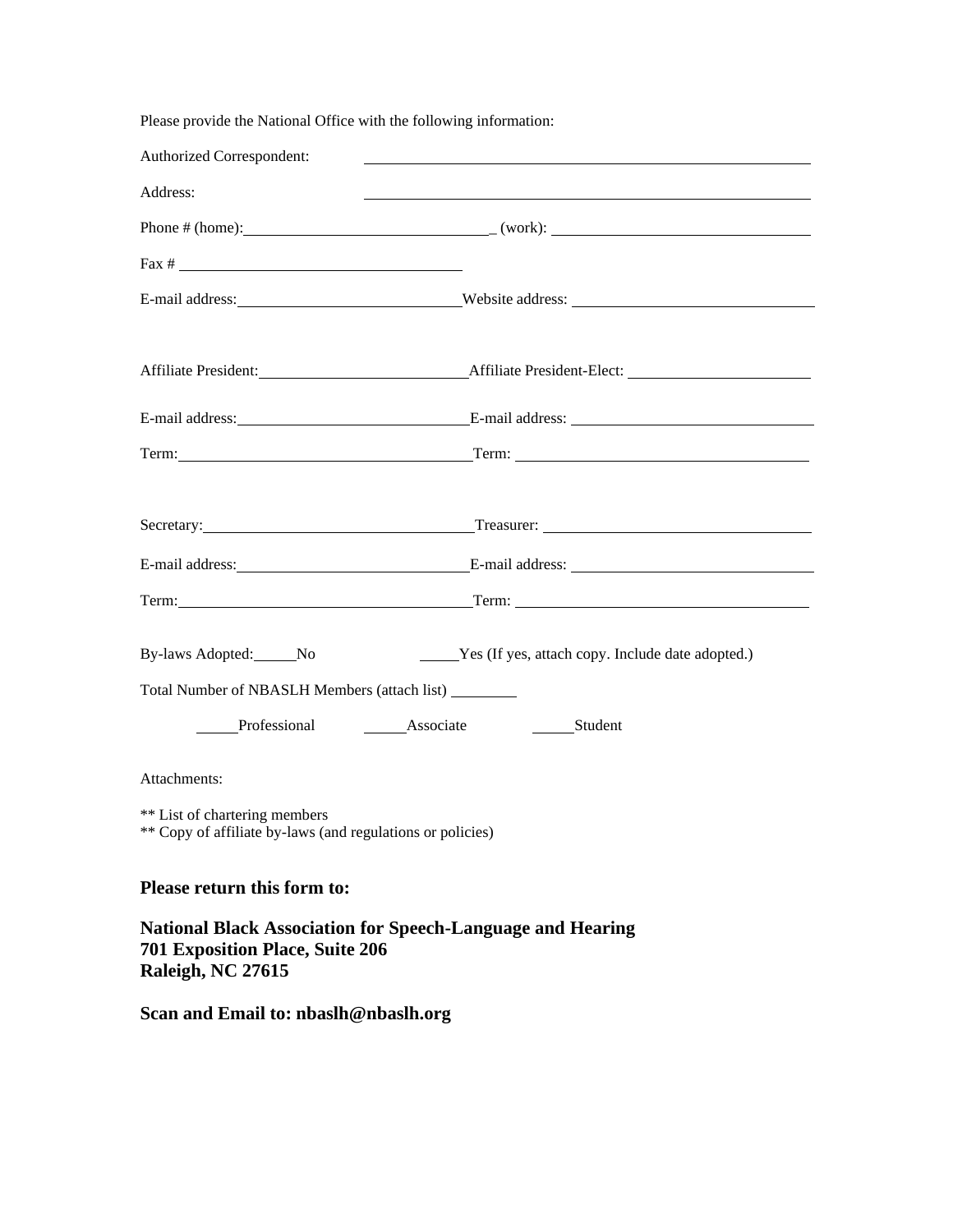### **PRINCIPLES OF AFFILIATE COOPERATION**

*To be signed and agreed upon following review of Affiliate application.*

This Agreement, entered into this day of , 20, by and between the National Black Association for Speech-Language and Hearing(NBASLH), a 501(c)3 corporation, and  $($ "Affiliate"), a  $501(c)$  (choice of "6" or "3" to follow "c"), shall form the basis of a cooperative working relationship between these parties.

#### **RECITALS:**

- a. NBASLH, an association of Black speech-language pathologists and audiologists, has entered into an agreement with the American Speech-Language-Hearing Association ("ASHA") for the establishment of a special interest group.
- b. NBASLH, ASHA, and the Affiliates have the common purpose of serving the profession, the public, and their members in such areas as continuing professional education, public information on speech-language pathology, grassroots activities, membership recruitment, leadership development, and public relations.

#### **TERMS AND CONDITIONS**

Now therefore, in exchange of the mutual obligations of the parties to each other, as set forth below, the parties agree:

#### 1) **Relationship**

This Agreement shall establish between NBASLH and the Affiliate a mutually cooperative relationship in which both parties may pursue their mutual interests. Depending upon whether Affiliate elects to be separately incorporated, Affiliate may function as an independent entity or a sub-part of NBASLH. If the latter, Affiliate shall be strictly accountable to NBASLH and governed by NBASLH's by-laws and policies. **NBASLH Affiliates are all separately incorporated.**

#### 2) **Membership**

- a) **Members of Affiliate:** The terms and conditions of membership in the Affiliate will be established by Affiliate, but shall not be inconsistent with the terms of conditions for membership in NBASLH.
- b) Membership for Affiliate Members in NBASLH:
	- i) All Professional affiliates (*75% of members or more are professionals*) are required to have each member pay for membership in the Association.
	- ii) All University affiliates (*75% of members or more are students*) are required to have 50% of members pay students fee for membership in the Association.

Both Professional and University Affiliate Members are required to pay for Association membership individually for convention membership rate, Association CEU Events, or to receive Association Perks.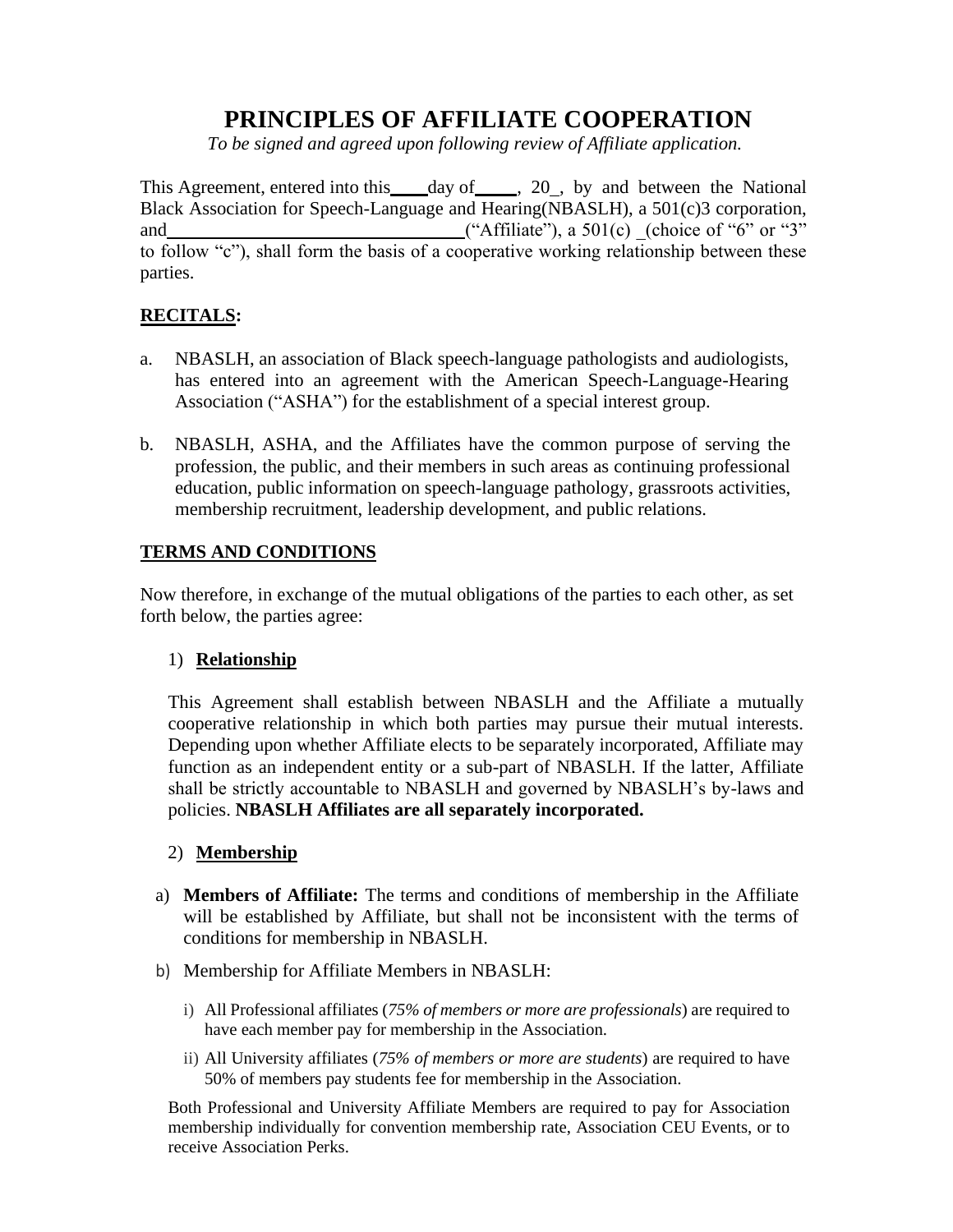- c) **Dues:** Affiliate may collect dues from its members for such purposes as it may reasonably and legitimately determine, but is not required to do so by this Agreement.
- d) **Financial Support:** NBASLH may, at its discretion, provide financial support to Affiliate in the nature of dues rebates or grants for various specific purposes. In addition, Affiliate may, from time to time, seek the financial assistance of NBASLH for general operational purposes or for specific programs, events, or undertakings. NBASLH shall consider any requests by Affiliate in good faith andshall, in its own sole discretion, determine whether some measure of assistance and support may be appropriate.

#### 3) **NBASLH's Obligations**

- a) NBASLH shall work cooperatively with Affiliate to assist in conducting Affiliate's business and fulfilling its purpose and mission in such ways as Affiliate may reasonably request. NBASLH may, subject to a mutual arrangement with Affiliate, provide such services to Affiliate as leadership or board training, membership lists, management services, and review of Affiliate's bylaws and governing documentation. Where appropriate, as where aspects of the assistance may require NBASLH to incur additional costs, NBASLH may require Affiliate, subject to Affiliate's agreement, to compensate NBASLH for such assistance.
- b) NBASLH shall enable Affiliate, by virtue of their close relationship, to avail itself of NBASLH's license to use and reproduce the logo and name of NBASLH, as described in Section 5.
- c) NBASLH shall, if requested by Affiliate, provide assistance to Affiliate in its efforts to engage in activities that are consistent with the positions and interests NBASLH.

#### 4) **Affiliate Obligations**

- a) **Legal Status**: If Affiliate elects to operate as a separately incorporated entity, Affiliate shall register and maintain Affiliate in good standing as a not-for-profit corporation with the Secretary of State, or another appropriate governmental agency, of the jurisdiction in which Affiliate operates. If Affiliate elects a different structure, Affiliate shall advise NBASLH of the legal form in which it wishes to function, and shall take any such steps as may be required to ensure that it is compliant with the laws of the state or jurisdiction where it is located. Affiliate shall comply in all respects with applicable law.
- b) **Federal Tax Exemption:** If separately incorporated, Affiliate shall obtain and maintain tax-exempt status from the United States Internal Revenue Service under Section 501(c) of the Internal Revenue Code ("IRC") and operate its affairs in accordance with the IRS and State tax laws, including annual filings of IRS Form 990, 990-EZ or 990 Postcard tax returns, and such other tax returns required by the State of its incorporation.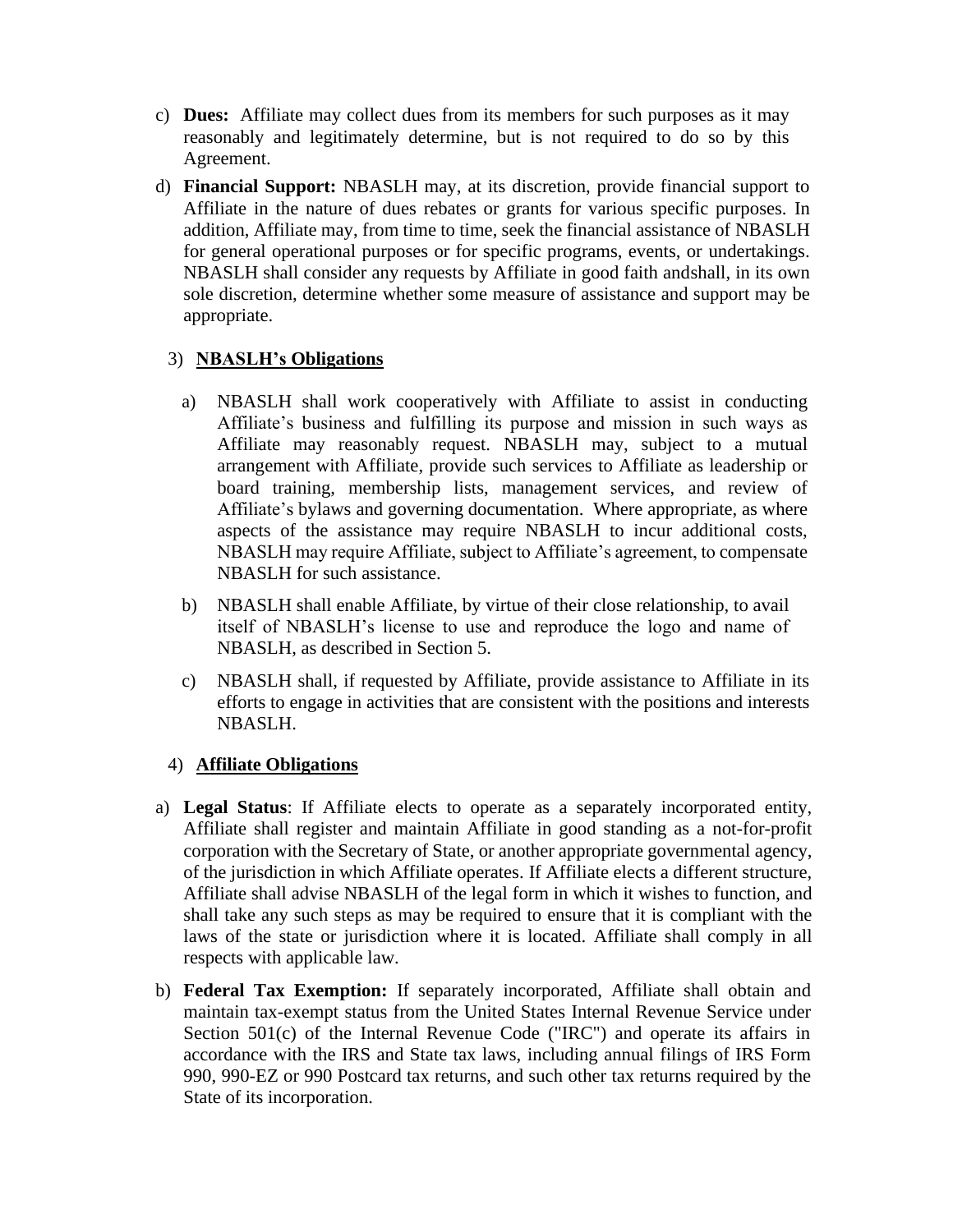#### c) **Reporting Requirements:**

- (i) All Affiliates, whether operating as part of NBASLH or as an independent organization, should submit this signed agreement by the President of Affiliate by \_.
	- Affiliate shall submit to NBASLH the following information and reports by February 15 of each year:
	- Certification from the Department of State, or from the Affiliate President to the effect that the Affiliate has complied with all legal requirements to operate within the state or appropriate jurisdiction.
	- A copy of federal (IRS form 990, 990 EZ or 990 Postcard filing) and state income tax filings for affiliate and foundation (if applicable).
- d) **Bylaws:** Subject to the requirements of the laws governing the Affiliate's operations, Affiliate shall adopt bylaws consistent with the bylaws of NBASLH, including those related to the bylaw provisions: relating to categories, definitions, rights and privileges of membership, or shall consent to be bound by the bylaws of NBASLH.
- e) **Registered Agent**: Affiliate shall, to the extent required by the State in which it operates, appoint a responsible individual or entity which shall be authorized to receive official correspondence, formal notifications and service of process on behalf of Affiliate and its foundation (its "Registered Agent"). Where necessary and appropriate, Affiliate shall take such steps as are required by state law to register the registered agent with the Secretary of State or other appropriate agency of the State. Where, owing to the form in which Affiliate operates and thestate in which it is located, no such Registered Agent is required, Affiliate shall ascertain that fact and advise NBASLH accordingly.
- f) **Government Affairs**: Affiliate shall take no position in such efforts that is inconsistent with NBASLH publicly stated positions and interests.

#### 5) **Intellectual Property**

- a) Affiliate acknowledges that NBASLH is the exclusive owner of the NBASLHname and corresponding logo. NBASLH has authorized NBASLH to grant Affiliate a non-exclusive, royalty free right to use and reproduce the NBASLH Logo in combination with the name of Affiliate in a manner acceptable to NBASLH. The affiliate name must include the extension: Affiliate of NBASLH. For example: Houston Affiliate of NBASLH; University of Houston Affiliate of NBASLH.
- b) Affiliate's use of the NBASLH Logo or name shall be solely for purposes consistent with the purpose and mission of NBASLH, which can include its authorized publications, web pages, stationery and literature. No participant, member or agent of Affiliate shall use or otherwise be authorized to reproduce the NBASLH Logo or name for any individual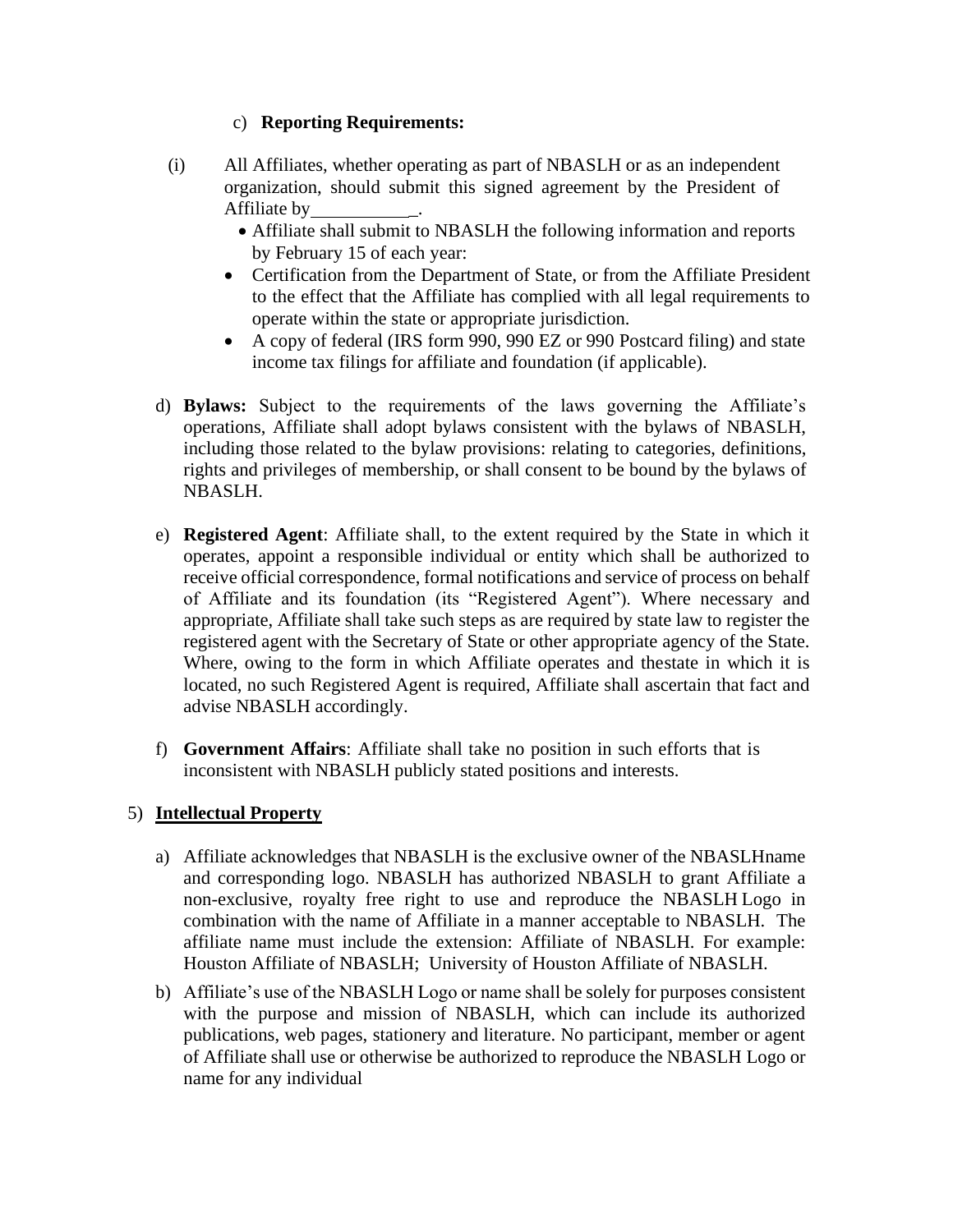purpose, or for the benefit of a third party, except as may be expressly authorized by NBASLH. Affiliate may not license, authorize, or otherwise grant to any individual or entity a right to use the NBASLH Logo or name. Other than set forth in this Section, NBASLH grants no other rights in its other intellectual properties to Affiliate.

#### 6) **General Terms**

- a) **Separate Corporate Entities:** Affiliate and NBASLH expressly acknowledge and agree that they may be, at Affiliate's discretion, be separate and independent corporate entities; as such shall not purport to represent the other, or incur any liability, obligation or expense on behalf of the other, except as specifically provided for in this agreement; and shall not therefore be entitled to act as the agent or legal representative of the other.
- b) **Indemnification:** Affiliate and NBASLH agree to indemnify and hold each other harmless, including their respective officers, directors, and employees, from and against any suit, claim, obligation, cost or expense which may arise by reason of the act or omission of the indemnifying party.
- c) **Effect:** This Agreement shall be deemed to have been made in the [Enter] State and shall be construed according to the law of that state.
- d) **Execution of Documents:** Affiliate agrees to have all documents required under this Agreement executed by an authorized officer or representative.
- e) **Cooperation:** Affiliate and NBASLH agree to take all actions necessary to effectuate the purposes of this Agreement and to refrain from any activities that may frustrate the purposes hereof.

#### 7) **Term and Termination**

The term of this Agreement shall extend for fifteen (15) months from the effective date set forth in the opening paragraph of this Agreement, or until a subsequent comparable agreement between NBASLH and Affiliate is executed during the last three months of this term, whichever comes first. In the case of a breach by either party of its obligations hereunder, the non-breaching party may terminate the Agreement by giving written notice of the breach, and cease performance of its own obligations, provided that the breaching party shall have thirty (30) days after such written notice to cure any breach. The Agreement shall also terminate immediately inthe event that either party shall cease operations.

#### 8) **Whole Agreement**

This Agreement shall be the entire agreement between the parties and may be modified or amended only in writing as approved and executed by both parties.